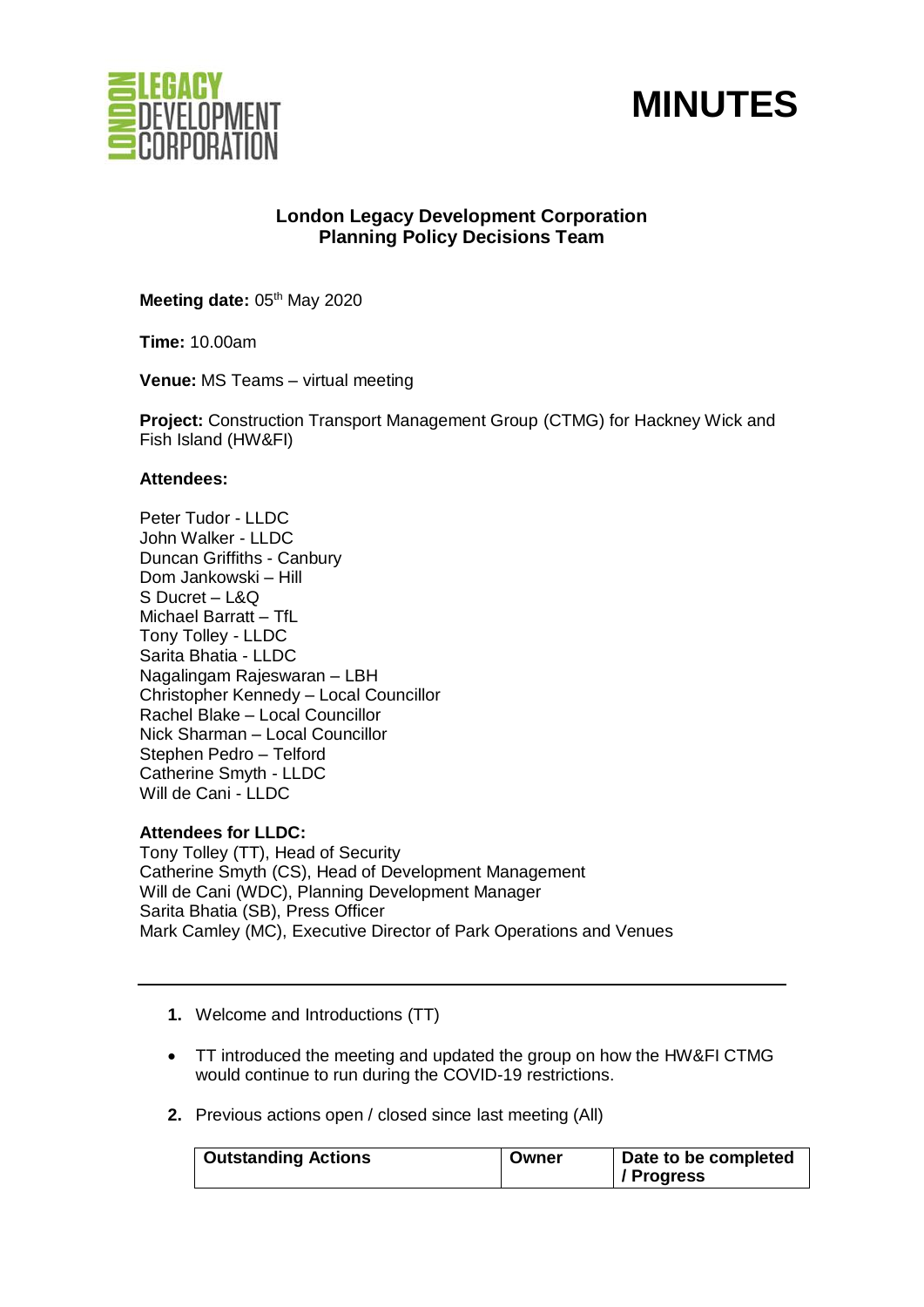| The group still needs to receive site<br>programmes from developers, | <b>Developers</b> | Ongoing |
|----------------------------------------------------------------------|-------------------|---------|
| particularly if there are any delays /                               |                   |         |
|                                                                      |                   |         |
| changes due to COVID-19.                                             |                   |         |
| LLDC, LBH and LBTH jointly co -                                      | LLDC &            | Open    |
| ordinating, funding and                                              | <b>Boroughs</b>   |         |
| implementing a monitoring officer.                                   |                   |         |
| BF confirmed no incidents /                                          |                   |         |
| breaches of enforcement had been                                     |                   |         |
| recorded since LBH started                                           |                   |         |
| monitoring the condition on the                                      |                   |         |
| highways.                                                            |                   |         |
| TT confirmed RSS is expected to                                      | <b>LLDC</b>       | Open    |
| recontinue in July 2020 after it has                                 |                   |         |
| been delayed due to COVID-19. A                                      |                   |         |
| draft will be circulated upon                                        |                   |         |
| completion.                                                          |                   |         |

**3.** Discussion on development sites (All)

## *Telford Homes – Wallis Road*

- SP confirmed works on their site re-started on the 4<sup>th</sup> May in a reduced *capacity.*
- *SP confirmed that they prepared and published a return to work document for all on-site workers. SP confirmed this would be issued to LLDC.*
- *SP confirmed measures have been in place since re-start on site considering social distancing, including: 1 way systems, re-configured break out areas, flexible start times for those using public transport.*
- *SP confirmed they are not expected to be up to full capacity until 3 weeks' time at the earliest.*
- *SP confirmed planned highway works at the end of April had been cancelled and currently re-planned for 15th June. SP confirmed they are liaising with LBH regarding these works.*
- *TT questioned how social distancing measures will be maintained once restrictions are relaxed.*
- *SP confirmed that most of the workforce are parking on the streets and paying at the relevant meter.*
- *MB encouraged walking and cycling instead of driving where possible*
- *CS queried hours of working and what is likely to change.*
- *SP suggested working hours may need to change slightly but where there are later works, these would be limited to internal works only, and not noisy / disruptive.*
- *RN reminded SP that Wallis Road footway closure notices have expired and need to be renewed.*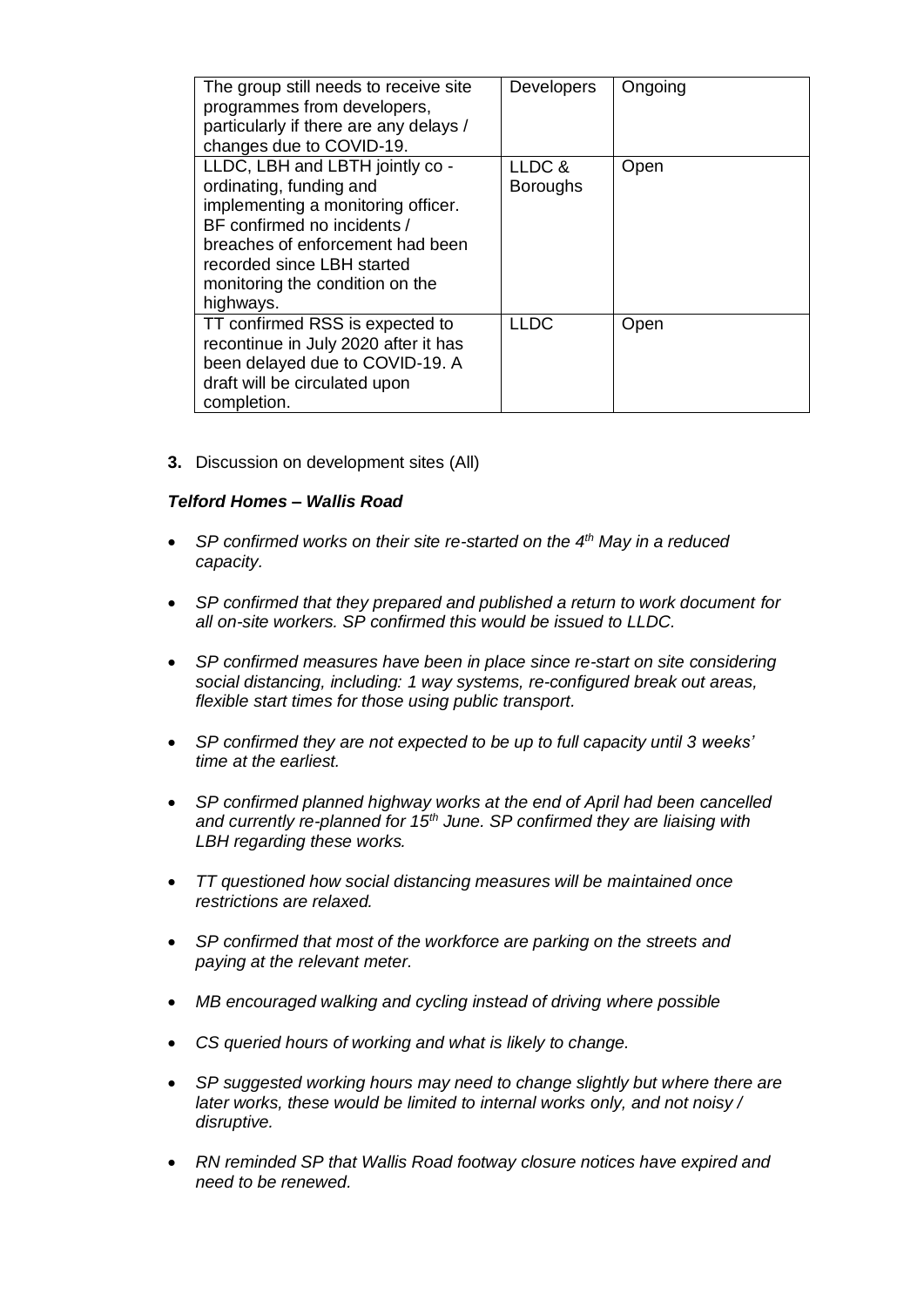## *Canbury Construction – Wallis Road & Berkshire Road*

- *DG confirmed current operations have been delayed due to loss of workforce and delays since Mid-March, however it is difficult to tell at this stage whether any significant delays to the programme have occurred.*
- *SG Confirmed skeleton workforce attending the site to ensure everything was safe and secure during the beginning of lockdown restrictions.*
- *DG confirmed they have now contacted all subcontractors and revised onsite measures accordingly.*
- *DG confirmed the option was given to subcontractors regarding coming to work and currently operating at 40-50 on-site operatives.*
- *DG confirmed Internal works are still ongoing on-site*
- *DG confirmed highways works need to be re-planned following the delay and they will pick this up with LBH*
- *DG confirmed most of the workforce is parking in local streets and could see issue arising if demand for parking increases.*
- *CS queried when they'd be at full capacity and DG confirmed they are close to full capacity given the nature of the stage of the works and they would not normally expect to be at full capacity during this time anyway.*
- RN queried footway closure along Berkshire Road on Tuesday 5<sup>th</sup>. DG *confirmed scaffolding works on Berkshire Road required a footway closure whilst erecting the scaffolding and the footway has been cleared and is re-open again.*
- *DG confirmed they might apply for extended working hours in the near future.*

## *L&Q – Bream Street*

- *SD confirmed their site has not re-opened yet and they are awaiting confirmation from board to re-open on the 18th May.*
- *SD confirmed when they do re-open, they expect there will be a maximum of 50 operatives on-site.*
- *SD confirmed they have put a re-mobilisation plan in place and awaiting for confirmation on re-start date before issuing.*
- *Cllr RB outlined impact of re-start and importance of a newsletter update to residents and businesses is required, to avoid unexpected disruption which would likely result in complaints.*
- *SB added that it'd be useful if all sites issued updates to residents / businesses regarding details of re-starting on-site, hours of working, different patterns and measures in place.*
- *RB queried planning and legal issues related to extending the working hours.*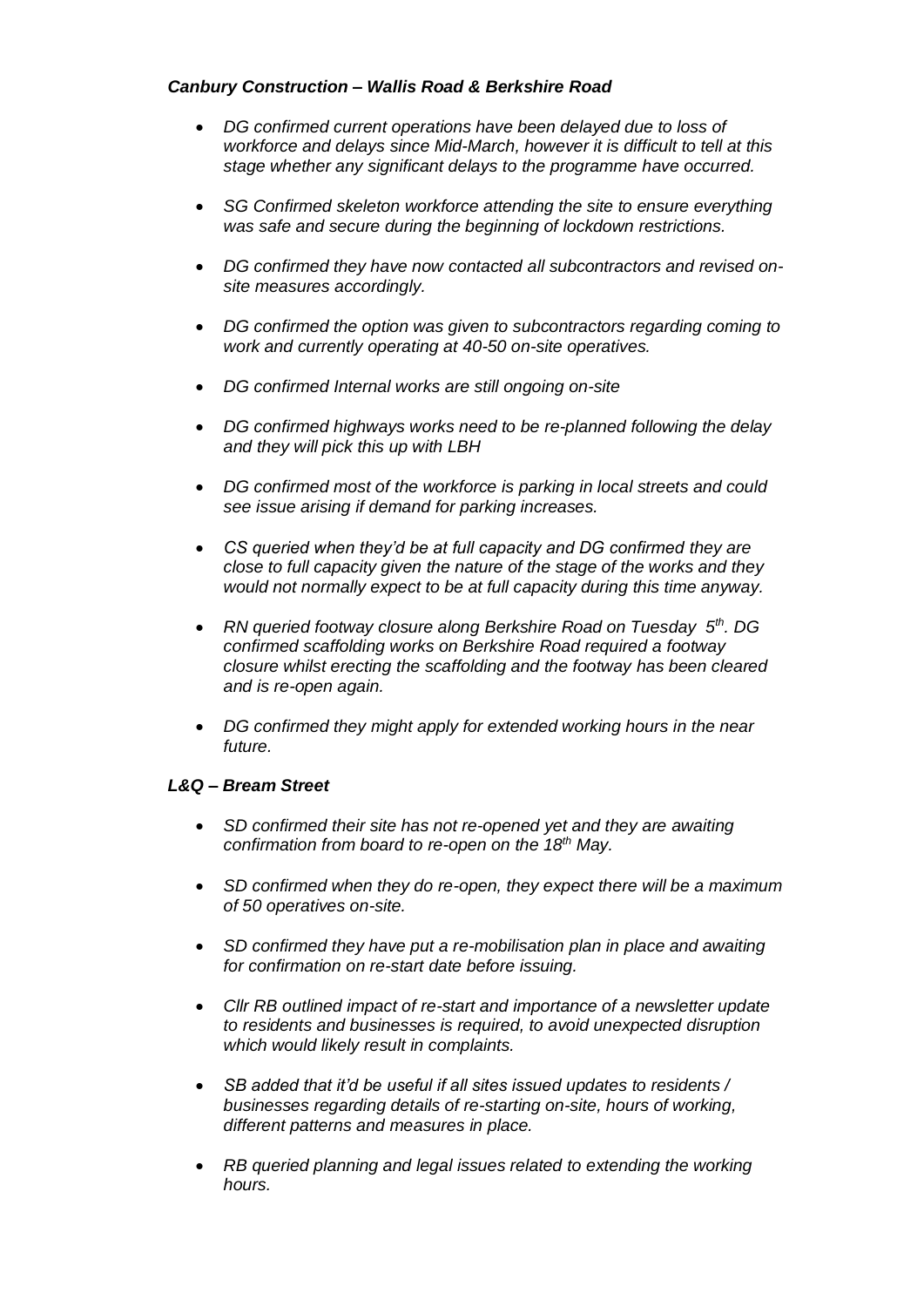- *CS confirmed the expected route would be a S.61 application to the relevant boroughs for the extension of working hours, however there was also a planning application route to amend a condition or approved document that restricts working hours.*
- *TT suggested an updated note from developers as to how they are operating since re-opening and what has changed.*

### *Hill Group – Wyke Road*

- *DJ confirmed their site had re-opened on Monday 4th May in a reduced capacity following closure on the 27th March and re-opening works have gone well.*
- *DJ confirmed social distancing measures have been in place since reopening including separation of working area, re-configured common areas, extra cleaning etc.*
- *DJ confirmed Hill Group has produced a rolling slideshow pack that is available for all on-site operatives.*
- *RB queried whether the Hill Group had any noisy operations coming up that may lead to complaints / issues. DJ confirmed type of construction works were continuing as before and they couldn't guarantee noisy works wouldn't re-commence*
- *DJ confirmed they are currently operating at a third of normal capacity and will increase the intensity in a 2-3 weeks' time*
- *DJ confirmed their workforce were mostly either parking at Victoria Park or cycling in and this was working well.*
- *DJ confirmed Hill Group are currently expecting a 7-week delay to the overall programme*
- *DJ confirmed Hill Group are expecting to apply for a Section 60 application for the internal workers only, and currently looking at extending the working hours to 7am-7pm*

### *Balfour Beatty - Bridges*

- *It was noted that no representative from Balfour Beatty attended the meeting.*
- *RB confirmed long term damage to the building, early on-site starts, scale and timing of noise and social distancing are all issues / complaints that she has received in the past month.*

### *Taylor Wimpey*

### *Monier Road*